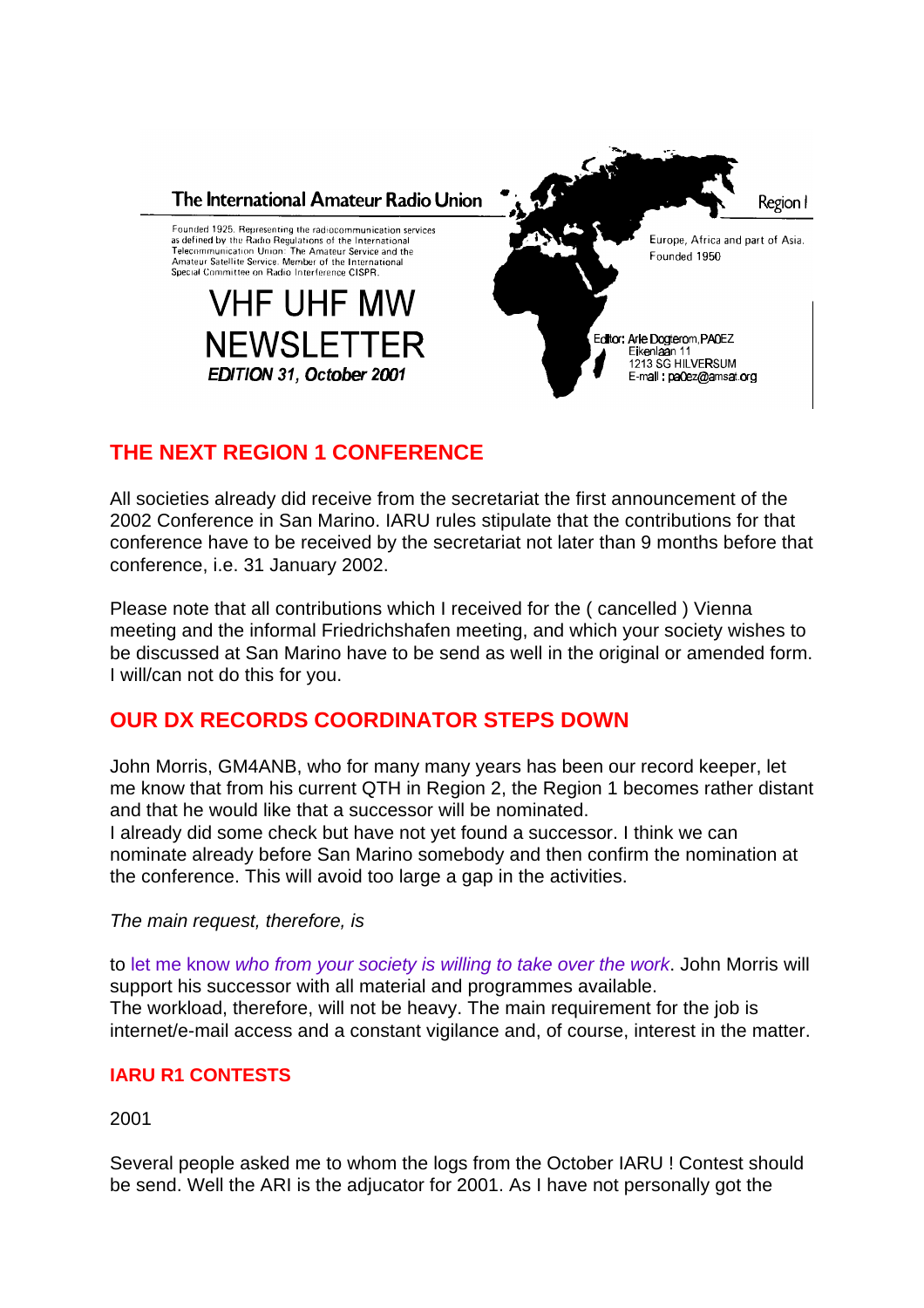invitation I do not know exactly where the logs must go, but I suppose that logs send to the ARI office in Milan ( address in the Handbook) will be forwarded to the correct address. You also can check with the ARI VHF Manager, Mario Alberti, I1ANP, email : i1anp@lunigiana.it

#### 1999

From G4ASR I learned that the results of the 1999 contests are published on an RSGB internet page

(http://www.blacksheep.org/vhfcc/results/99/iaruVHF/results.html and http://www.blacksheep.org/vhfcc/results/99/iaruuhf/results.html).

 It appears that not all societies/VHF mangers have received those results (Personally I am still waiting for the certificate) so you can inform your members anyhow by using those results.

#### 2003 and later

In appendix 2 of section IIIa of the VHF Managers Handbook you will find the list of societies having acted as adjucator for the IARU Region 1 contests since 1956. Some societies have been more active than other. Some have never done this work. It is clear that at the 2002 Conference we need several offers for the following years. Please discuss the matter at home and bring your proposals to the meeting or send those to me.

#### **BANDPLANNING**

Bandplanning always is one of the key issues at our conferences. You may remember a proposal at an earlier conference ( written for the HF Committee but copied to our committee as well ) where in essence it was proposed to base the planning not on the "mode" but on the occupied bandwidth. With all the new modes appearing on our bands I think those ideas are useful. Personally I think the way of operation shall be taken into account as well. Here it is important if the transmitting station listens on its frequency before transmitting and whether the operator acts accordingly. There are not only "unmanned stations" like repeaters but even "manned stations" who not always listen and/or are not capable to understand/react to activities of other stations on the same frequency ( channel).

I invite all societies to present proposals and if they wish I can distribute already such proposals for "electronic discussion" to the e-mail list of our committee.

#### **WRC 2003**

The preparations for WRC-03 are getting momentum. In all countries national preparatory committees are active and in CEPT the CPG collects information created in the FM and SE groups. IARU representatives are active in CEPT and I expect that your societies are involved in the national committees.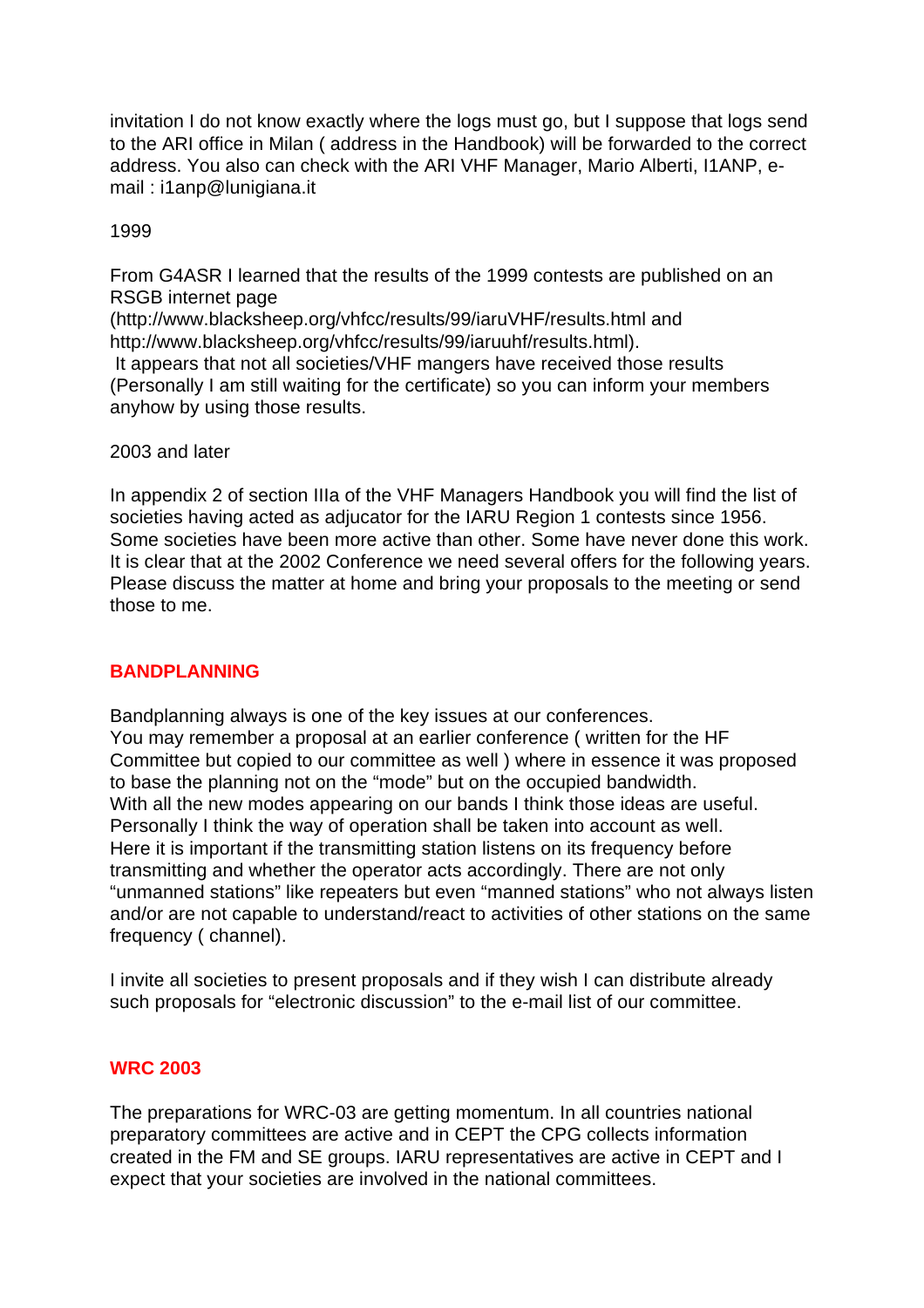For amateur activities above 30 MHz the following WRC agenda items are of importance :

1.5 to consider, in accordance with WRC-00 resolution 735, regulatory provisions and spectrum requirements for new and additional allocations to the mobile, fixed, Earth exploration-satellite and space research services and to review the status of the radiolocation service in the frequency range 5150-5725 MHz with a view to upgrading it, taking into account the results of ITU-R studies.

We amateurs have a secondary allocation between 5650 and 5850 MHz. It is unclear what the effects of the decisions for this item will be on our activities. For the moment the main problem for us is the Radio-LAN. In case that activity could get a status ( currently it is in CEPT an SRD ) it could be detrimental to our 6 cms activities.

1.81 consideration of the results of studies regarding the boundary between spurious and out-of-band emissions, with a view to including the boundary in Appendix S3.

The basic work for this item has already been done and due to the efforts of G3RZP the interests of the amateur services have been taken into account. But in general the new spurious requirements can protect our activities but will also require better output filtering than currently seen in amateur microwave designs.

1.38 to consider provision of up to 6 MHz of frequency spectrum to the Earth exploration-satellite service(active) in the frequency band 420-470 MHz in accordance with WRC-00 resolution 727.

Although this issue initially was not put on the agenda it finally reappeared. Some administrations propose to use 432-438 MHz ! CEPT currently is of the opinion that existing services ( such as the amateur service ) shall be protected against interference by the ESS. But several studies seem to be based upon completely wrong assumptions n the signal levels in the amateur service and the amateur satellite service is even not seriously considered.

IARU has contributed several documents to the relevant ITU study groups explaining the incompatibilities between the ESS and the amateur ( satellite) service . To our opinion services above 440 MHz can tolerate much higher interference levels than the weak signal amateur activities near 432 MHz and in the 435-438 MHz segment. Do you need more relevant information you can ask Ken Pulfer, VE3PU, the IARU expert. His email is : ve3pu@rac.ca.

7.2 to recommend to the Council items for inclusion in the agenda for the next WRC and to give its views on the preliminary agenda for the subsequent conference and on possible agenda items for future conferences, taking into account resolution WRC-00 801.